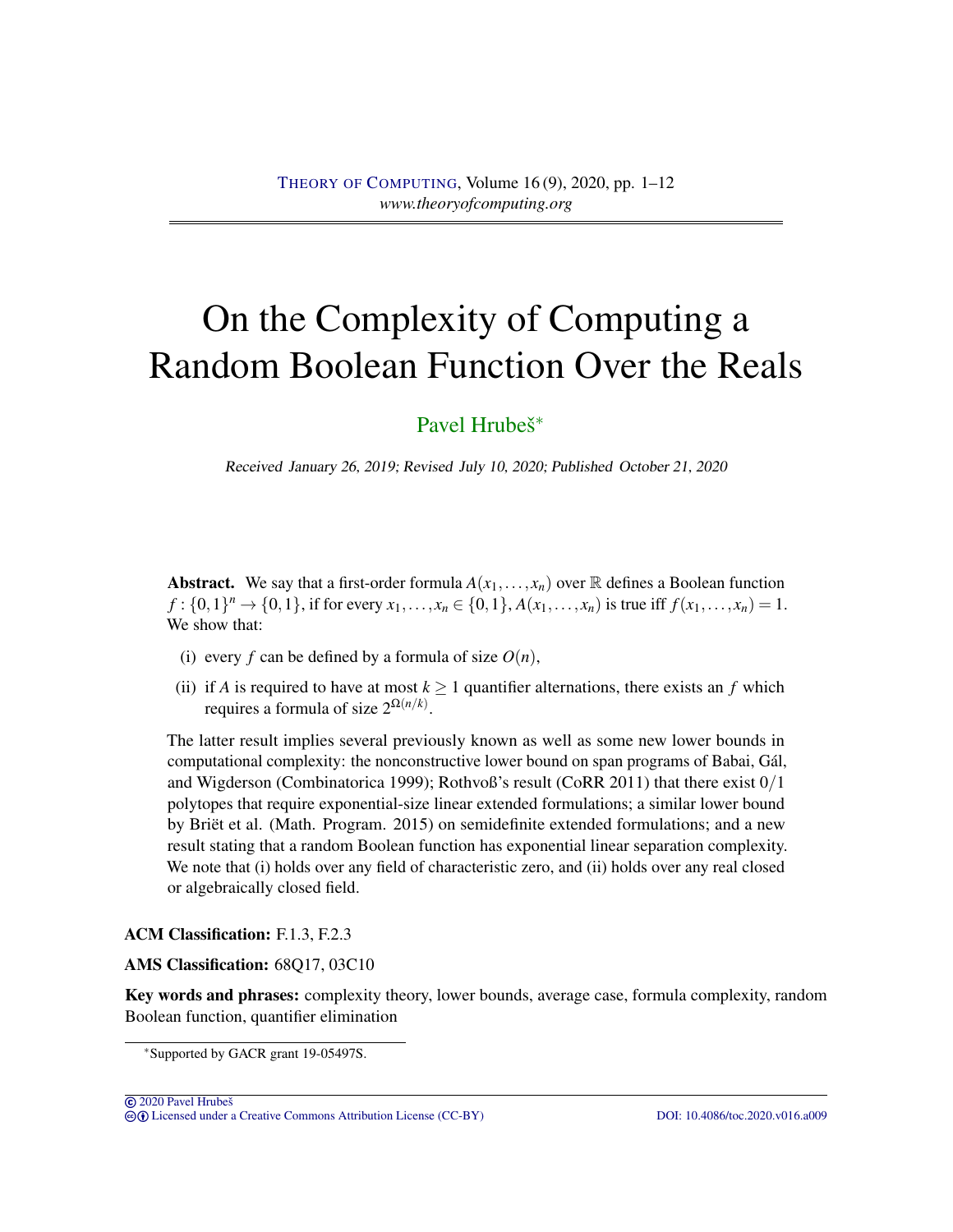# <span id="page-1-0"></span>1 Introduction

In computational complexity, we are typically interested in computing a Boolean function  $f: \{0,1\}^n \to$ {0,1}. The central computational model is a *Boolean circuit* which computes the function by means of the elementary operations ∧,∨,¬. The major open problem is to prove super-polynomial (or even super-linear) lower bounds on the circuit size of an explicit function  $f$ . On the other hand, it is easy to prove, non-constructively, that hard Boolean functions exist: comparing the number of circuits of a given size with the total number of functions, there must exist Boolean functions which require circuits of exponential size.

The counting argument relies on the fact that the elementary operations used are functions over a small finite set. In the complexity literature, we also encounter algebraic models of computation which do not have this property. While we are still interested in computing a Boolean function, we are allowed to use intermediate operations over an infinite domain—typically the real numbers or some other infinite field. To give a simple example: suppose we want to obtain *f* by computing a real polynomial *g* by means of an *arithmetic circuit* (see [\[20,](#page-11-1) [11\]](#page-10-0) for details) such that  $f(x) = g(x)$  holds over  $x \in \{0,1\}^n$ . Since an arithmetic circuit can use arbitrary real numbers as constants, we can no longer apply the counting argument in this case. A similar phenomenon occurs in the case of *span programs* [\[13,](#page-10-1) [2\]](#page-9-0), and others.

A well-known strategy is to replace the counting argument with Warren's theorem [\[22\]](#page-11-2), or some variant of it [\[17,](#page-10-2) [1\]](#page-9-1) (see also [Section](#page-6-0) [5\)](#page-6-0). Warren's theorem tells us how many sign-patterns can be achieved in the image of a polynomial map, which is quite enough to prove the existence of hard functions in the aforementioned models  $[11, 2, 17]$  $[11, 2, 17]$  $[11, 2, 17]$  $[11, 2, 17]$  $[11, 2, 17]$ . There is, however, at least one instance where this tool is apparently insufficient. Suppose we want to compute *f* by means of a parametrized linear program as follows. We have a system  $L(x, y)$  of linear inequalities over  $\mathbb R$  in the variables  $x = \langle x_1, \ldots, x_n \rangle$  and  $y = \langle y_1, \ldots, y_m \rangle$ . We require that for every  $x \in \{0,1\}^n$ ,  $f(x) = 1$  iff the system  $L(x, y)$  has a solution  $y \in \mathbb{R}^m$ . Is there a function *f* such that *f* requires an exponential number of inequalities to be defined this way? This measure, which we call *linear separation complexity*, has been considered at least in [\[23,](#page-11-3) [15\]](#page-10-3) and arises in the context of the so-called *extension complexity* of polytopes (see [Section](#page-3-0) [3](#page-3-0) for details). The author does not know how to resolve this question directly using Warren's theorem. Nor does he know how to extend the closely related result of Rothvoß [\[18\]](#page-11-4) to this situation.

We can view these algebraic models a bit more abstractly. Consider a Boolean function defined by a first-order formula  $A(x_1,...,x_n)$  over the reals. The function accepts on  $x_1,...,x_n \in \{0,1\}$  iff  $A(x_1,...,x_n)$ is true. Here, the formula *A* may contain constant symbols representing arbitrary real numbers as well as quantifiers over  $\mathbb R$ . In all the above examples, we are in fact defining  $f$  in terms of an existentially quantified formula over the reals. Are there functions which are hard for this model? As we will see, this depends on whether we bound the quantifier complexity of *A*. First, if no restriction is imposed, then every Boolean function can be defined by a linear-size formula. Second, if *A* is required to have at most  $k \geq 1$  quantifier alternations in the prenex form then there is a Boolean function requiring a formula of size  $2^{\Omega(n/k)}$ . The latter implies an exponential lower bound on the linear separation complexity as well as the other models discussed. Our first result is achieved by a direct construction, the second one is a corollary of known results on quantifier elimination over the reals. In this respect, our question is closely related to the problem whether  $P_{\mathbb{R}} = NP_{\mathbb{R}}$  in the real Turing machine model (see [\[4\]](#page-10-4) and [\[14\]](#page-10-5) for survey). We will see that both results hold in greater generality, in other fields besides the reals.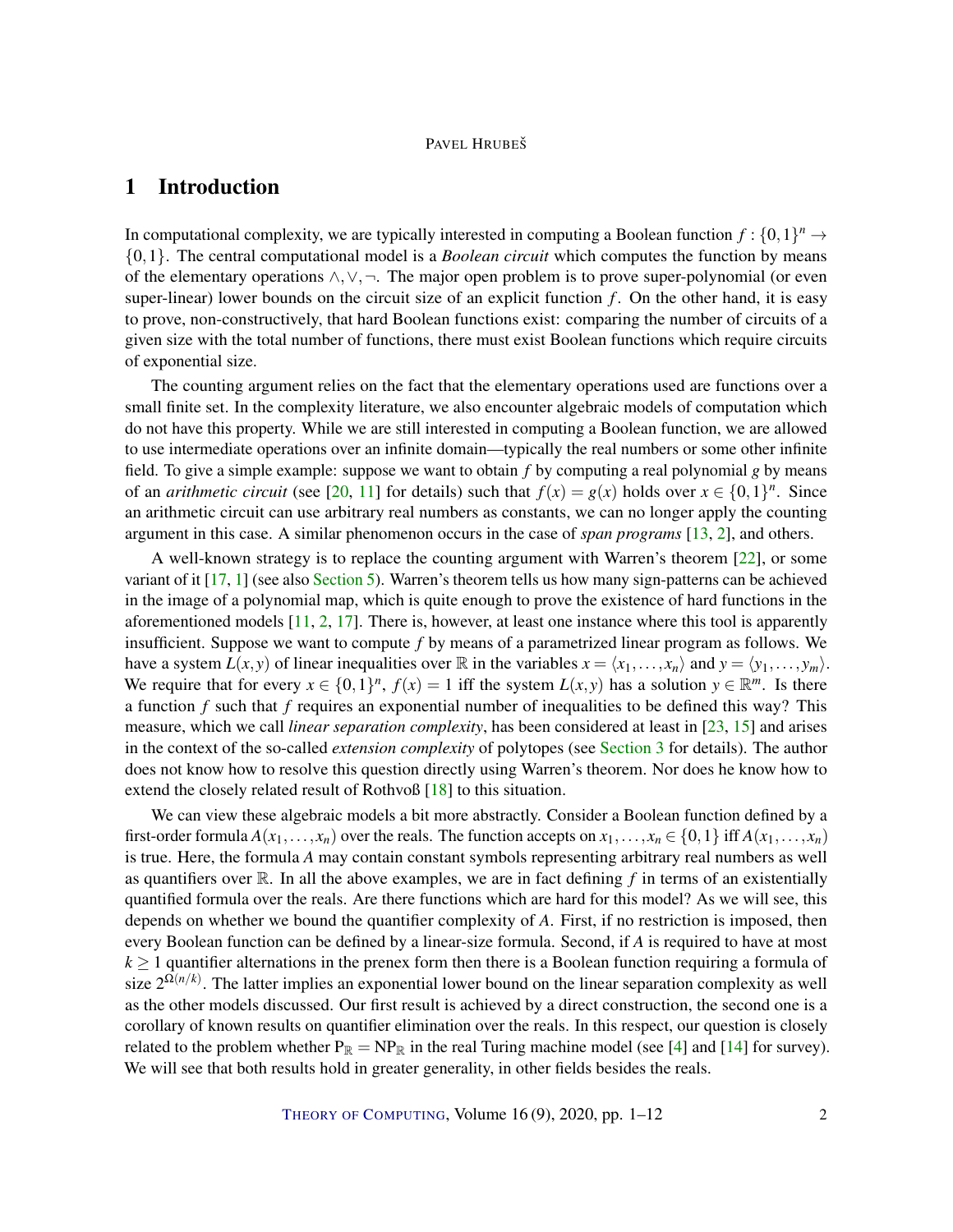# <span id="page-2-2"></span>2 Preliminaries

Let  $\mathbb F$  be a field. An  $\mathbb F$ -formula, or simply a formula, is a first-order formula built from the function and predicate symbols  $+, \times, =$  constant symbols  $c_a$  for every element *a* of the field, as well as the usual logical symbols (variables, Boolean connectives, and quantifiers ∃,∀). If F is an *ordered* field, we allow also the predicate symbols <,≤ representing the ordering.<sup>1</sup> We define the *size* of a formula as the number of symbols in the formula (constants and variables having a unit cost). Every formula with no free variables is either true or false, under the intended interpretation of symbols as operations over F.

Every quantifier-free formula over a field is of the form  $B(t_1 = t'_1, \ldots, t_m = t'_m)$ , where *B* is a propositional formula defining a Boolean function and  $t_i, t'_i$  are terms defining polynomials with coefficients from  $\mathbb{F}$ . Over an ordered field, we may also encounter the atomic formulas  $t_i < t'_i$ ,  $t_i \leq t'_i$ . We will take the liberty to identify the constant *c<sup>a</sup>* with *a* and, occasionally, identify terms with the polynomials they represent. A  $\Sigma_1$ -formula is a formula of the form  $\exists x_1 \dots \exists x_n A$ , where *A* is quantifier-free (a. k. a.  $Σ_0$ -formula). Similarly, a Σ<sub>2</sub>-formula is of the form  $∃x_1$ ... $∃x_n∀y_1$ ...∀*y<sub>m</sub>A*, and so on: a Σ<sub>*k*+2</sub>-formula is of the form  $\exists x_1 \dots \exists x_n \forall y_1 \dots \forall y_m A$  with *A* being  $\Sigma_k$ . Every formula can be converted to an equivalent Σ*k*-formula of nearly the same size, for some *k*. One could also define Π*k*-formulas, but we have no need for that.

Let  $\mathbb F$  be a field or an ordered field. Let  $A(x_1,...,x_n)$  be an  $\mathbb F$ -formula with no free variables other than  $x_1, \ldots, x_n$ . We will say that *A defines* a Boolean function  $f: \{0,1\}^n \to \{0,1\}$  if the following holds:

 $f(\sigma_1,\ldots,\sigma_n)=1$  iff  $A(\sigma_1,\ldots,\sigma_n)$  is true, for every  $\sigma_1,\ldots,\sigma_n\in\{0,1\}$ .

In Sections [4](#page-4-0) and [5,](#page-6-0) we will prove the following main results:

<span id="page-2-0"></span>**Theorem 2.1.** Let  $\mathbb F$  be a field of characteristic zero. Given an *n*-variate Boolean function f and  $1 \leq k \leq n$ , *f* can be defined by a  $\Sigma_{2k-1}$ -formula of size  $O(k2^{n/k})$ .

<span id="page-2-1"></span>**Theorem 2.2.** Let  $\mathbb{F}$  be either a real closed field or an algebraically closed field. Then for every  $k > 0$ *and n, there exists a Boolean function*  $f$  *in n* variables such that every  $\Sigma_k$ -formula defining  $f$  *must have* size at least  $2^{\Omega(n/k)}$ .

Setting  $k = n$ , [Theorem](#page-2-0) [2.1](#page-2-0) implies that every *n*-variate Boolean function can be defined by a formula of linear size. We emphasize that [Theorem](#page-2-0) [2.1](#page-2-0) is possible, and [Theorem](#page-2-1) [2.2](#page-2-1) is non-trivial, only due to the fact that we allow arbitrary constants from  $\mathbb F$  to appear in the formula defining f. Let us also note that [Theorem](#page-2-1) [2.2](#page-2-1) requires some assumption on the underlying field. Remarkably, it is false over the field of rationals.

**Observation 2.3.** Over  $\mathbb{Q}$  (as an unordered field), every Boolean function in *n* variables can be defined by a Σ4-formula of size *O*(*n*).

*Proof sketch.* This relies on a beautiful result of Julia Robinson [\[16\]](#page-10-6) who showed that integers can be defined inside Q by a single first-order formula. The same applies to non-negative integers. Working over N, a Boolean function can be defined by a  $\Sigma_1$ -formula of linear size. This is because the truth-table of f

<sup>&</sup>lt;sup>1</sup>The potential error resulting from forgetting the order in a real closed field would be small:  $x \leq y$  can be defined as  $\exists u(y=x+u^2).$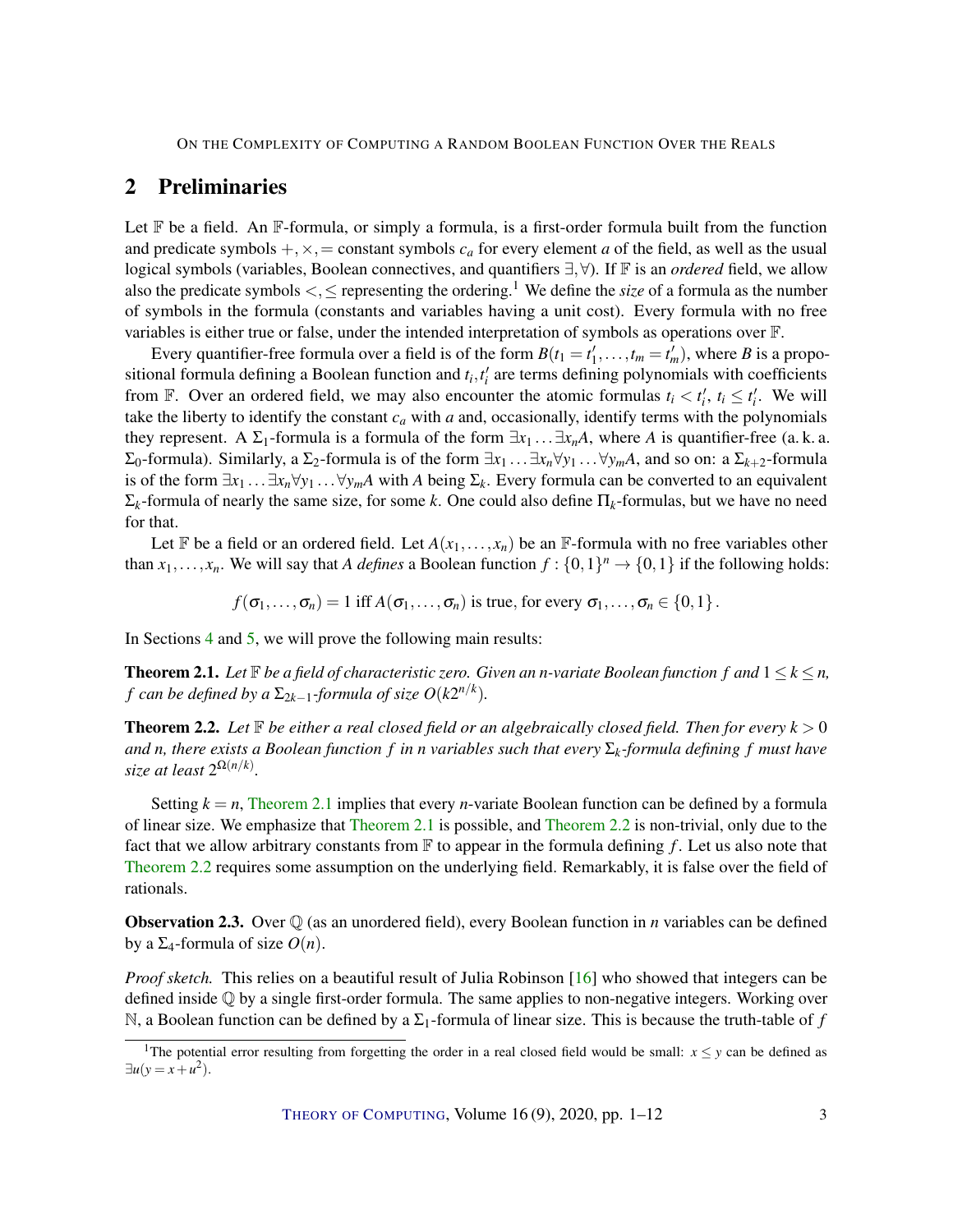<span id="page-3-2"></span>can be encoded by a single natural number from which values of f can be recovered by a  $\Sigma_1$ -formula—cf., the proof of [Theorem](#page-5-0) [4.2.](#page-5-0) This gives a linear-size  $\Sigma_k$ -formula over  $\mathbb Q$  for some fixed *k*. The more accurate bound  $k = 4$  is achieved by inspecting the quantifier complexity of Robinson's formula.  $\Box$ 

#### The power of  $\Sigma_1$ -formulas

We note that already the class of  $\Sigma_1$ -formulas is quite robust. That is, many syntactic restrictions or relaxations of the definition lead essentially to the same class. Recall that a  $\Sigma_1$ -formula is of the form  $\exists_{y \in \mathbb{F}'} B(t_1 = t'_1, \dots, t_m = t'_m)$ , where *B* is a Boolean formula and  $t_i, t'_i$  are terms. The latter can be seen as the so-called *arithmetic formulas* defining polynomials over F. Note that if we allow *B* to be a Boolean *circuit* instead, we do not get a stronger model: introducing new variables representing the gates of the circuit we can rewrite *B* as a  $\Sigma_1$ -formula of a linear size. The same applies if we allow the terms  $t_i, t'_i$  to be computed by arithmetic circuits. In fact, all polynomial-time computations in the sense of [\[4\]](#page-10-4) can be expressed as small  $\Sigma_1$ -formulas. In turn, every  $\Sigma_1$ -formula  $A(x_1,...,x_n)$  of size *s* can equivalently be written as  $\exists y_1 \dots \exists y_m (h_1 = 0 \land \dots \land h_t = 0)$ , where  $m, t \le O(s)$ , and  $h_1, \dots, h_t$  are polynomials of degree two. This is true both in an ordered and an unordered field. In the ordered case, this can furthermore be written as  $\exists y_1 \dots \exists y_m (h = 0)$ , where *h* is a single polynomial of degree four. That is, the complexity of a  $\Sigma_1$ -formula can be captured as the number of bound variables in an expression involving only low-degree polynomials. This allows us to redefine  $\Sigma_1$ -complexity in a mathematically cleaner way.

## <span id="page-3-0"></span>3 An application: extension and separation complexity

As mentioned in the introduction, [Theorem](#page-2-1) [2.2](#page-2-1) has several obvious applications, and we focus on just one. Suppose we want to compute a Boolean function  $f(x)$ ,  $x \in \{0,1\}^n$ , by the following parametrized linear program. We have  $y = \langle y_1, \ldots, y_m \rangle$  new variables and a set  $L(x, y)$  of linear inequalities or equalities over R:

$$
\ell_1(x,y) \ge a_1,\ldots,\ell_r(x,y) \ge a_r, u_1(x,y) = b_1,\ldots,u_t(x,y) = b_t.
$$

We say that  $L(x, y)$  computes f, if for every  $x \in \{0, 1\}^n$ ,

<span id="page-3-1"></span>
$$
f(x) = 1
$$
 iff there exists  $y \in \mathbb{R}^m$  such that  $L(x, y)$  is satisfied. (3.1)

In other words, *f* accepts precisely on the Boolean inputs

$$
\{x \in \{0,1\}^n : (\exists y \in \mathbb{R}^m) (Ax + By \ge a, Cx + Dy = b)\},\
$$

where *A*,*B*,*C*,*D*,*a*,*b* are real matrices and vectors describing the linear system. We define the *linear separation complexity of*  $f$  as the smallest  $r$  so that  $f$  can be computed as in [\(3.1\)](#page-3-1) by a linear system with *r* inequalities. Note that we disregard *m*, the number of extra variables, as well as *t*, the number of equalities, in the definition. This is because both these parameters can be bounded in terms of *n* and *r*.

The geometric interpretation is as follows. A polyhedron  $P \subseteq \mathbb{R}^n$  will be called a *separating polyhedron for f* , if

$$
f^{-1}(1) \subseteq P, f^{-1}(0) \cap P = \emptyset,
$$

THEORY OF C[OMPUTING](http://dx.doi.org/10.4086/toc), Volume 16 (9), 2020, pp. 1–12 4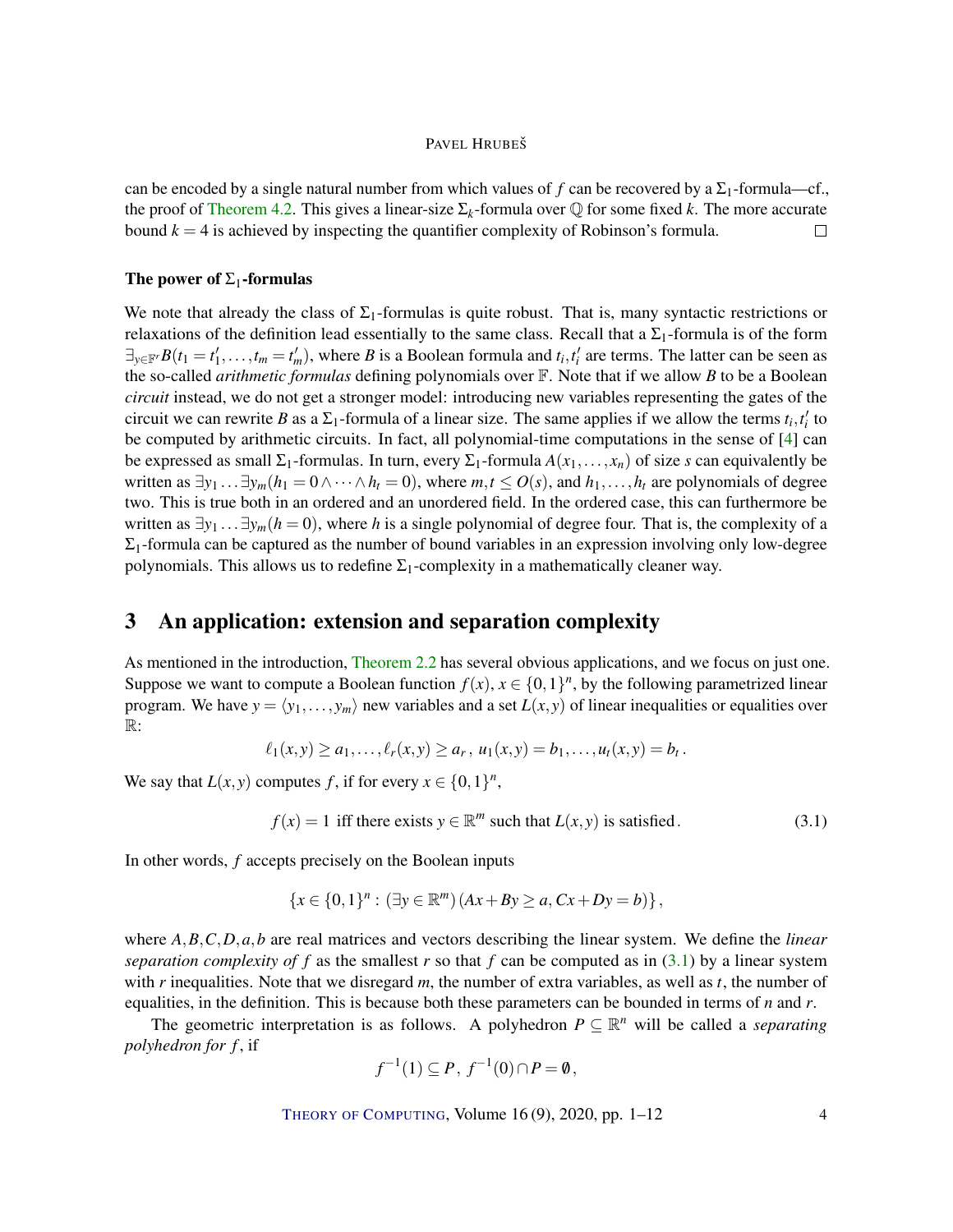<span id="page-4-2"></span>i. e., the polyhedron contains all accepting inputs of *f* and excludes all its rejecting inputs. Following [\[23,](#page-11-3) [18,](#page-11-4) [8\]](#page-10-7), define the *extension complexity of P* as the smallest *r* such that *P* is a linear projection of a polyhedron  $Q \subseteq \mathbb{R}^m$  where  $Q$  can be defined using *r* inequalities (and any number of equalities). In this language, the linear separation complexity of  $f$  equals the smallest  $r$  such that there exists a separating polyhedron for *f* of extension complexity *r*.

While the phrase "linear separation complexity" is introduced here, the same concept has appeared earlier. Already in [\[21\]](#page-11-5), Valiant has observed that linear separation complexity is, up to a constant factor, a lower bound on the Boolean circuit complexity of *f* . This appears again in the seminal paper of Yannakakis [\[23\]](#page-11-3). A similar quantity was also investigated by Pudlák and Oliveira in [\[15\]](#page-10-3) in the context of proof complexity. Yannanakis's paper started a fruitful direction of research into the extension complexity of 0/1-polytopes. Rothvoß [\[18\]](#page-11-4) has shown that there exists a polytope  $P \subseteq \mathbb{R}^n$  with vertices in  $\{0,1\}^n$ and extension complexity  $2^{\Omega(n)}$ . Since then, the same was proved for explicit polytopes (see, e. g., [\[8,](#page-10-7) [19\]](#page-11-6) and references in the latter).

In our setting, the smallest separating polyhedron for *f* is simply the convex hull of accepting inputs of  $f$ ,  $P_0 = \text{conv}(f^{-1}(1))$ . Hence, the result [\[18\]](#page-11-4) says that there exists an  $f$  such that  $P_0$  has extponential extension complexity. This, however, does not imply a lower bound on the linear separation complexity, for there are infinitely many other separating polytopes. Furthermore, it is not apparent to the author how to adapt Rothvoß's proof to this setting. On the other hand, [Theorem](#page-2-1) [2.2](#page-2-1) readily implies the following result.

<span id="page-4-1"></span>**Theorem 3.1.** For every *n*, there exists a Boolean function  $f: \{0,1\}^n \rightarrow \{0,1\}$  with linear separation *complexity*  $2^{\Omega(n)}$ *.* 

*Proof.* Assume that *f* can be computed by a linear system  $L(x, y)$  as in [\(3.1\)](#page-3-1). It is easy to see that the number of extra variables *y* can be bounded by *r* and the number of equalities by *n*. Hence, *f* can be defined by a  $\Sigma_1$ -formula of size  $O((r+n)^2)$ . By [Theorem](#page-2-1) [2.2,](#page-2-1) this means that  $r \geq 2^{\Omega(n)}$  for some f.

[Theorem](#page-4-1) [3.1](#page-4-1) also implies the result in [\[18\]](#page-11-4). However, Rothvoß's proof achieves better constants hidden in  $\Omega(n)$  and is definitely more informative. The reasoning of [Theorem](#page-4-1) [3.1](#page-4-1) could also be applied to "semidefinite separation complexity" as considered in [\[5\]](#page-10-8).

## <span id="page-4-0"></span>4 Proof of [Theorem](#page-2-0) [2.1](#page-2-0)

We now show that quantifier alternations allow to efficiently define every Boolean function *f*. The idea is to encode the truth table of  $f$  as a natural number,  $a_f$ , so that the values of  $f$  can be efficiently recovered from *a<sup>f</sup>* . The main ingredient is to show that over the field, we can argue about integers of doubly exponential size. This part is reminiscent of the construction in [\[10,](#page-10-9) [7\]](#page-10-10).

Let F be a field of characteristic zero. We identify a natural number *n* with the finite sum  $1 + \cdots + 1$ of length *n*. A formula will be called *constant-free*, if it contains only the constants 0, 1 and −1.

**Lemma 4.1.** *Given integers n* and  $1 \leq k \leq n$ , there exists a constant-free  $\Sigma_{2k-1}$ -formula  $A_{n,k}(x)$  of size  $O(k2^{n/k})$  *such that*  $A_{n,k}(x)$  *defines the set*  $\{0, 1, ..., 2^{2^n} - 1\}$ *.* 

THEORY OF C[OMPUTING](http://dx.doi.org/10.4086/toc), Volume 16 (9), 2020, pp. 1–12 5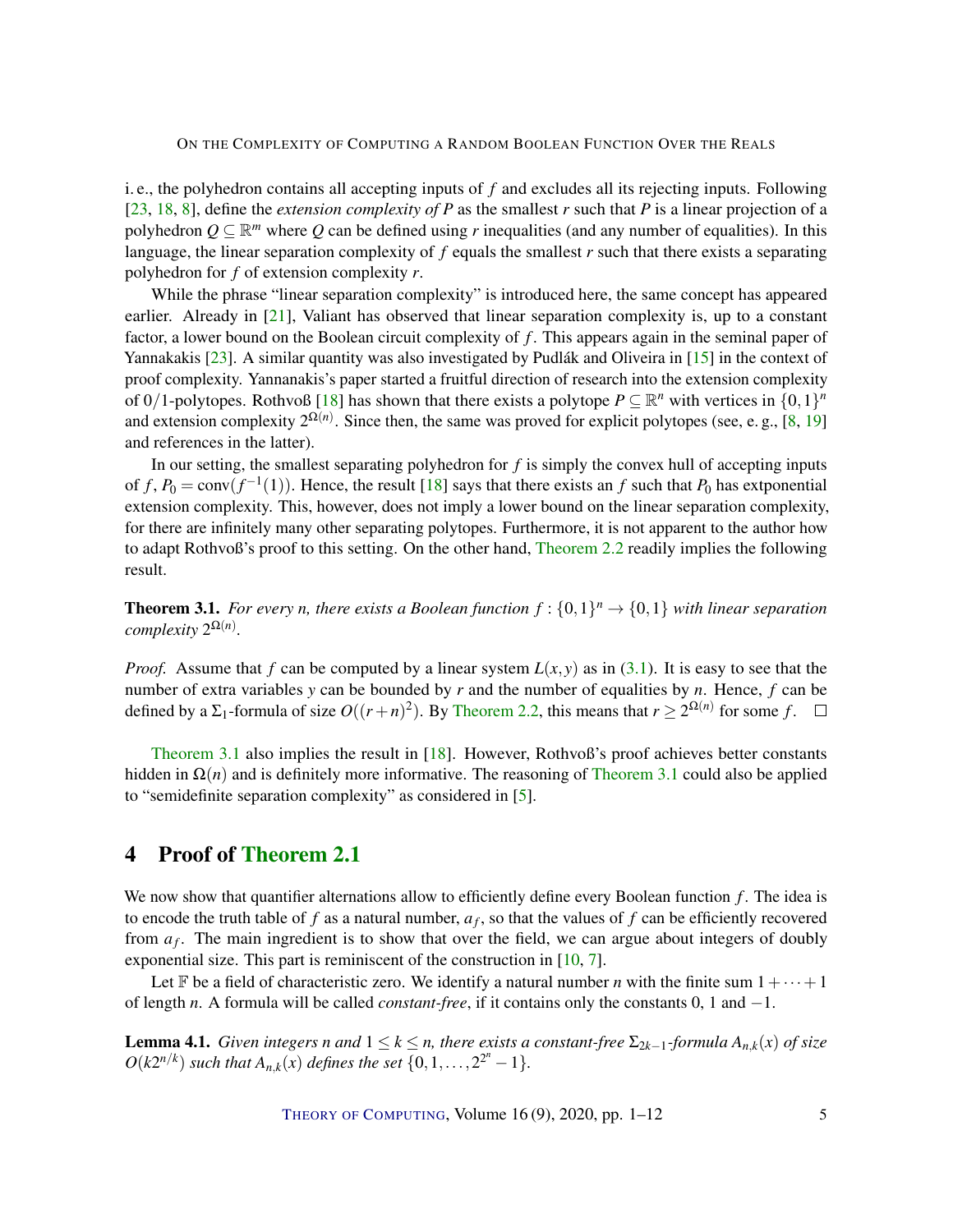*Proof.* We will first construct the formula using auxiliary constants,  $\tau_0, \tau_1, \ldots$ , where  $\tau_i := 2^{2^i}$ . These will be eliminated later. Given *N* a power of 2 and  $\ell \ge 1$ , we start by giving a  $\Sigma_{2\ell-1}$ -formula  $B_{N,\ell}(x)$  of size  $O(\ell N)$  defining the set  $\{0, 1, \ldots, 2^{N^{\ell}} - 1\}$ . Note that for an integer  $m \ge 0$ , the function

$$
g_m(x_0,\ldots,x_{N-1})=x_0+mx_1+\cdots+m^{N-1}x_{N-1}
$$

is a bijection between  $\{0, 1, \ldots, m-1\}^N$  and  $\{0, 1, \ldots, m^N - 1\}$ . We can set

$$
B_{N,1}(x) := \exists x_0, \ldots, x_{N-1} \left( x = g_2(x_0, \ldots, x_{N-1}) \wedge \bigwedge_{i=0}^{N-1} (x_i = 0 \vee x_i = 1) \right).
$$

Given  $B_{N,\ell}$  defining  $\{0,1,\ldots,2^{N^{\ell}}-1\}$ , the formula

$$
B_{N,\ell+1}(x) := \exists x_0, \ldots, x_{N-1} \left( x = g_{2^{N^{\ell}}}(x_0, \ldots, x_{N-1}) \wedge \forall z ((z = x_0 \vee \cdots \vee z = x_{N-1}) \rightarrow B_{n,\ell}(z)) \right)
$$

defines the set  $\{0, 1, \ldots, 2^{N^{\ell+1}} - 1\}$ . Moreover, we can write  $x = g_m(x_0, \ldots, x_{N-1})$  as

$$
x = x_0 + m(x_1 + m(x_2 + \dots) \dots),
$$

which allows us to express  $x = g_{2N^{\ell}}(x_0, \ldots, x_{N-1})$  as a formula of size  $O(N)$  using only the constant  $2^{N^{\ell}} = \tau_{\ell \log_2 N}$ . Applying this recursively gives the required  $B_{N,\ell}$  formula: its size is  $O(\ell N)$  and, converted to prenex form, it is a  $\Sigma_{2\ell-1}$ -formula.

If *k* divides *n*, we can take  $B_{2^{n/k},k}$  as the formula  $A_{n,k}$ . In general, let

$$
A_{n,k}(x) := \exists u \left( x + u + 1 = 2^{2^n} \wedge B_{2^{\lceil n/k \rceil},k}(u) \wedge B_{2^{\lceil n/k \rceil},k}(x) \right).
$$

It remains to eliminate the constants  $\tau_i$ . To this end, view them as free variables and let  $T_{n'}$  be the conjunction of the equations

$$
\tau_0=2, \tau_1=\tau_0^2,\ldots,\tau_{n'}=\tau_{n'-1}^2\,.
$$

These equations have  $2^{2^0}, \ldots, 2^{2^{n'}}$  as their only solution. Furthermore,  $A_{n,k}$  has used the constants  $\tau_i$  with  $i = n$  or  $i \leq \lceil n/k \rceil (k-1) \leq 2n$ . Hence,

$$
\exists \tau_0,\ldots,\tau_{2n}(T_{2n}\wedge A_{n,k}(x))
$$

is a constant-free  $\Sigma_{2k-1}$ -formula defining  $\{0, 1, ..., 2^{2^n} - 1\}$ . The size of the formula is  $O(n + k2^{n/k})$ which can be written as  $O(k2^{n/k})$ .  $\Box$ 

The following is a stronger version of [Theorem](#page-2-0) [2.1.](#page-2-0)

<span id="page-5-0"></span>**Theorem 4.2.** Let  $\mathbb{F}$  be a field of characteristic zero. For every n and  $1 \leq k \leq n$ , there exists a constant*free*  $\Sigma_{2k-1}$ -formula  $B(x_1,...,x_n,y)$  of size  $O(k2^{n/k})$  such that the following holds. For every  $f:\{0,1\}^n\to$ {0,1} *there exists*  $a_f \in \mathbb{F}$  *such that*  $B(x_1, \ldots, x_n, a_f)$  *defines the function f.* 

THEORY OF C[OMPUTING](http://dx.doi.org/10.4086/toc), Volume  $16(9)$ , 2020, pp.  $1-12$  6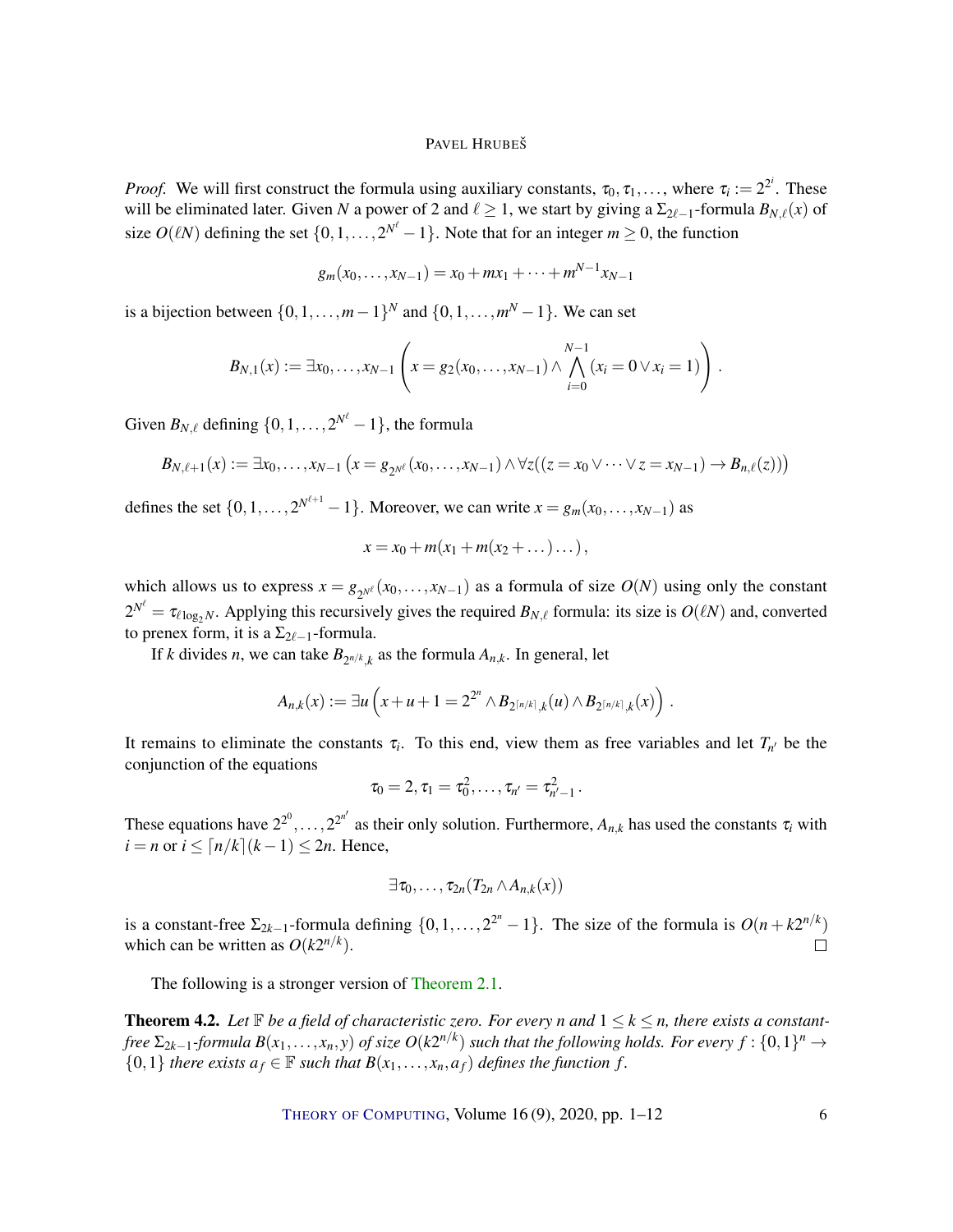<span id="page-6-2"></span>*Proof.* For 
$$
x = \langle x_1, ..., x_n \rangle \in \{0, 1\}^n
$$
, let  $b(x) := \sum_{i=1}^n 2^{i-1} x_i$ . Given  $f : \{0, 1\}^n \to \{0, 1\}$ , let  $a_f := \sum_{x \in \{0, 1\}^n} f(x) 2^{b(x)}$ .

In other words,  $a_f$  is the integer such that for every *x*, the  $b(x)$ -th bit of  $a_f$  is  $f(x)$ . Note that  $a_f$  lies in  $\{0, 1, \ldots, 2^{2^n} - 1\}$ . Furthermore,  $f(x) = 1$  if and only if

<span id="page-6-1"></span>
$$
\exists y_1, y_2 \in \{0, 1, \dots, 2^{2^n} - 1\}, y_1 < 2^{b(x)}, a_f = 2^{b(x)+1}y_2 + 2^{b(x)} + y_1. \tag{4.1}
$$

Using the previous lemma, the conditions  $y_1, y_2 \in \{0, 1, \ldots, 2^{2^n} - 1\}$  can be replaced by  $A_{n,k}(y_1), A_{n,k}(y_2)$ . Also, the ordering  $y_1 < z$  on  $\{0, 1, \ldots, 2^{2^n} - 1\}$  can be defined as  $\exists u(z = y_1 + u + 1 \land A_{n,k}(u))$ . Finally,

$$
2^{b(x)} = 2^{\sum_{i=1}^n 2^{i-1}x_i} = \prod_{i=1}^n 2^{2^{i-1}x_i} = \prod_{i=1}^n (x_i(2^{2^{i-1}} - 1) + 1).
$$

This allows us to write  $2^{b(x)}$  and  $2^{b(x)+1} = 2 \cdot 2^{b(x)}$  as O(n)-size terms using the auxiliary constants  $\tau_i = 2^{2^i}$ ,  $i \leq n-1$ . As noted in the proof of the previous lemma, the constants can be defined by the formula *T*<sub>*n*−1</sub>. Altogether, condition [\(4.1\)](#page-6-1) can be written as a  $\Sigma_{2k-1}$ -formula of size  $O(n+k2^{n/k})$ , which in turn simplifies to  $O(k2^{n/k})$ .  $\Box$ 

Let us remark that in the definition of a constant-free formula, one can insist that the formula contain no constants at all: this is because 0,1 and −1 can be defined by such a formula. Furthermore, in the proof of [Theorem](#page-5-0) [4.2,](#page-5-0) we did not use the fact that  $\mathbb F$  is a field. It would be quite enough to assume that  $\mathbb F$  is a ring or even a semiring with multiplicative unit 1 such that the "natural numbers"  $1,1+1,1+1+1,\ldots$ are distinct.

# <span id="page-6-0"></span>5 Proof of [Theorem](#page-2-1) [2.2](#page-2-1)

Our proof of [Theorem](#page-2-1) [2.2](#page-2-1) uses tools from algebraic geometry and real algebraic geometry, namely, counting the sign-patterns or zero-patterns of a polynomial map and quantifier elimination. The author would be happy to see a more direct and self-contained proof at least for the case of  $\Sigma_1$ -formulas.

We first give an overview of the results required.

## Sign-patterns of a polynomial map

For  $b \in \mathbb{R}$ , let

$$
sgn(b) = \begin{cases} 1, & b > 0, \\ 0, & b = 0, \\ -1, & b < 0. \end{cases}
$$

Let  $f = \langle f_1(x_1,...,x_n),..., f_m(x_1,...,x_n) \rangle$  be a sequence of real polynomials of degree at most *d*. For  $a \in \mathbb{R}^n$ , let sgn  $f(a) := \langle \text{sgn} f_1(a), \ldots, \text{sgn} f_m(a) \rangle \in \{-1, 0, 1\}^m$ , be the *sign-pattern of*  $f$  *at*  $a$ . Warren [\[22\]](#page-11-2) has obtained a bound on the number of sign-patterns of *f* lying in  $\{-1,1\}^m$ ; as noted by Alon [\[1\]](#page-9-1), a

THEORY OF C[OMPUTING](http://dx.doi.org/10.4086/toc), Volume  $16(9)$ , 2020, pp.  $1-12$  7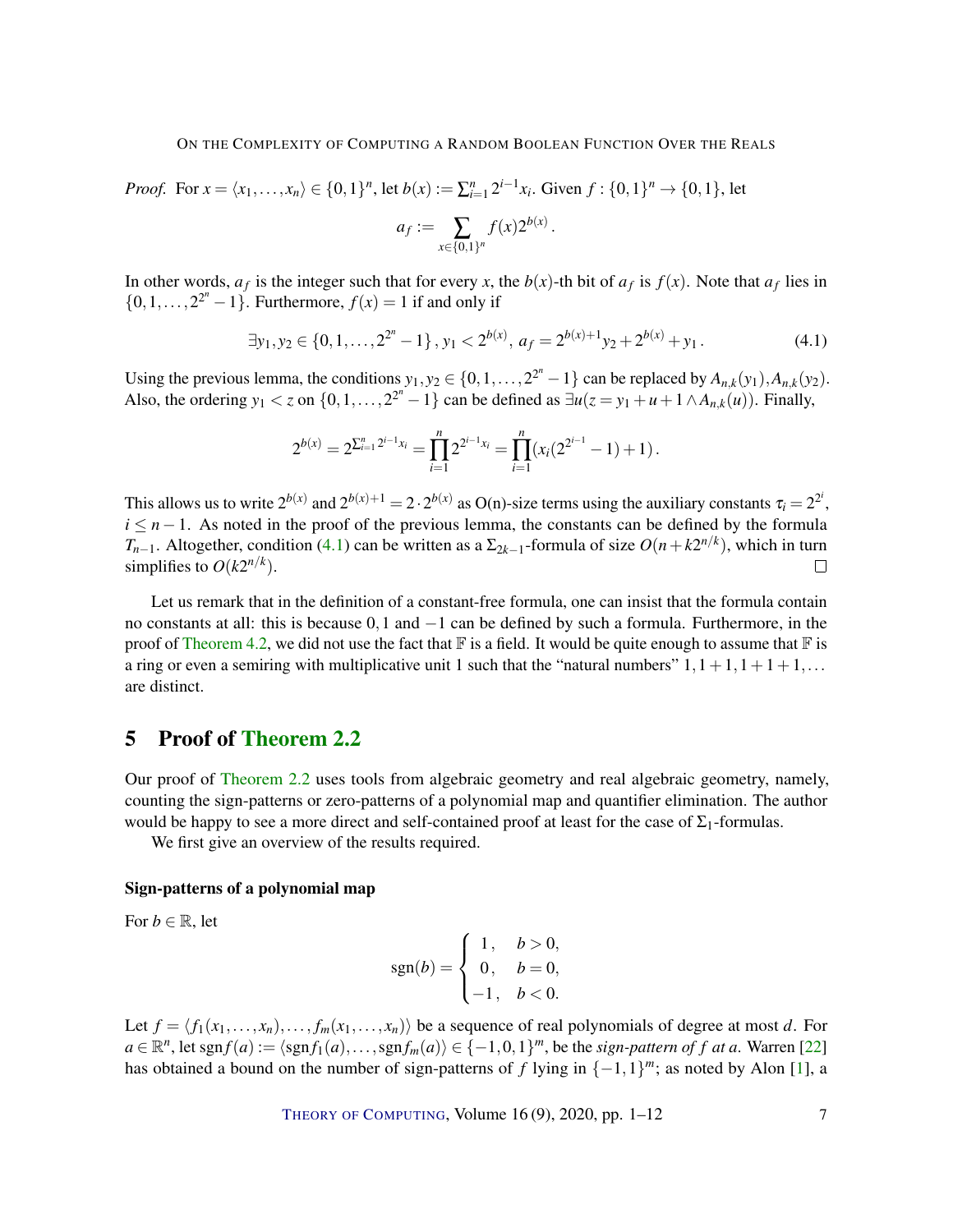<span id="page-7-2"></span>similar bound applies to the total number of sign-patterns. Assuming  $2m \ge n$  and  $d \ge 1$ , the number of sign-patterns can be bounded as

<span id="page-7-1"></span>
$$
|\{\operatorname{sgn} f(a) : a \in \mathbb{R}^n\}| \leq (8\mathrm{edm}/n)^n. \tag{5.1}
$$

The same estimate clearly holds over any real closed field<sup>2</sup>.

A similar bound holds for the number of *zero-patterns* over *every field* F.

For  $b \in \mathbb{F}$ , let

$$
sgn^*(b) := \begin{cases} 1, & b \neq 0, \\ 0, & b = 0. \end{cases}
$$

For  $a \in \mathbb{F}^n$ , let sgn<sup>\*</sup>  $f(a) := \langle \text{sgn}^* f_1(a), \ldots, \text{sgn}^* f_m(a) \rangle \in \{0,1\}^m$ , be the *zero-pattern of*  $f$  *at*  $a$ . A bound on the number of zero-patterns of *f* has been obtained by Heintz [\[10\]](#page-10-9). An elementary linear algebra proof of improved estimates was found more recently by Rónyai et al. in [\[17\]](#page-10-2). By [\[17\]](#page-10-2), the number of zero-patterns can be bounded (assuming  $d \ge 1$ ,  $m \ge n$ ) by

$$
|\{\operatorname{sgn}^* f(a) : a \in \mathbb{F}^n\}| \leq (edm/n)^n.
$$

### Quantifier elimination

The celebrated Tarski-Seidenberg theorem asserts that every formula over a real closed field is equivalent to a quantifier-free formula. We are interested in the size of the resulting formula. It is known ( $[10, 7]$  $[10, 7]$  $[10, 7]$ ) that in general, the size can increase double-exponentially if we allow a linear number of quantifier alternations. The situation is better if the number of quantifier alternations is small. The result of Grigoriev [\[9\]](#page-10-11) (see also [\[3\]](#page-9-2), Chapter 14, Theorem 14.16) implies the following: every Σ*k*-formula *A* of size *s* is equivalent to a quantifier-free formula of size  $2^{s^{O(k)}}$ . More specifically, *A* can be written as

<span id="page-7-0"></span>
$$
G(\operatorname{sgn}(f_1)=\sigma_1,\ldots,\operatorname{sgn}(f_m)=\sigma_m),\qquad \qquad (5.2)
$$

where  $f_1, \ldots, f_m$  are polynomials in the free variables of *A*,  $\sigma_1, \ldots, \sigma_m \in \{-1, 0, 1\}$  and  $G : \{0, 1\}^m \to$  $\{0,1\}$  is a Boolean function. Moreover, the degrees of the  $f_i$ , the formula size of *G*, and the parameter *m*, can all be bounded by  $2^{s^{O(k)}}$ .

A similar result holds over any algebraically closed field, as shown by Chistov and Grigoriev [\[6\]](#page-10-12) (see also Corollary 6.4 in [\[12\]](#page-10-13)). Every Σ*k*-formula *A* of size *s* is equivalent to a quantifier-free formula of the form

$$
G(f_1=0,\ldots,f_m=0),
$$

where *m*, the degrees of the  $f_i$ , and the formula size of *G*, can again be bounded by  $2^{s^{O(k)}}$ .

Let us remark that the cited papers contain more detailed information than presented here: they bound the number of the  $f_i$  in [\(5.2\)](#page-7-0) and their degrees separately, in terms of the number of atomic formulas in  $A$ , their degrees, and the number of quantifier alternations. Moreover, the constants in the big-O are different in the two cases (algebraically closed versus real closed field).

<sup>2</sup>Hence, also any ordered field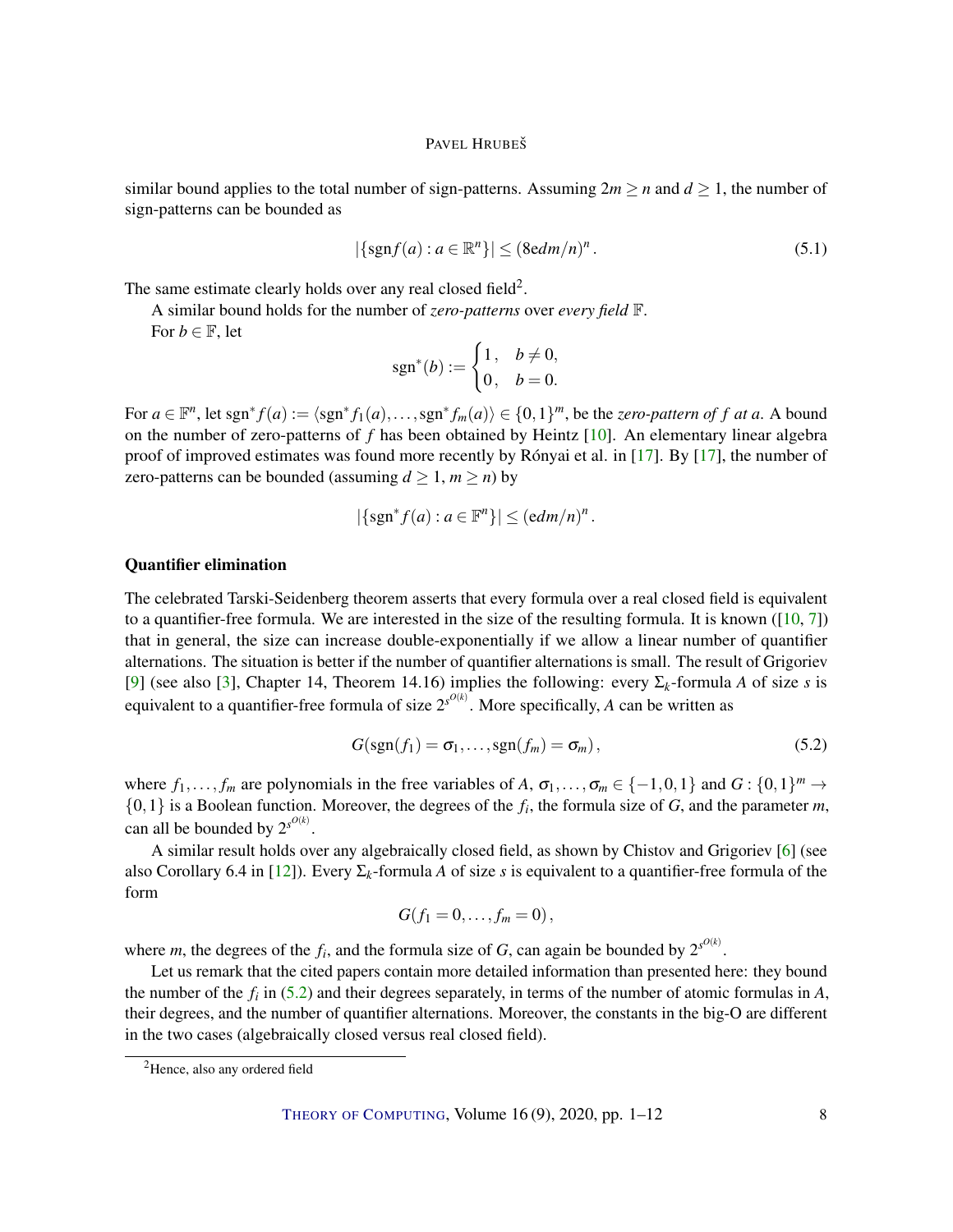We now proceed to the proof of [Theorem](#page-2-1) [2.2.](#page-2-1) At a high level, we use quantifier elimination to reduce to the quantifier-free case, and apply Warren's theorem to atoms of the quantifier-free formula.

For a formula *A* with no free variables, let  $[A] \in \{0, 1\}$  denote its truth-value. Let

<span id="page-8-0"></span>
$$
\beta = \langle \beta_1(y_1, \ldots, y_n), \ldots, \beta_m(y_1, \ldots, y_n) \rangle \tag{5.3}
$$

be a sequence of formulas with all their free variables among  $y_1, \ldots, y_n$ . For  $a \in \mathbb{F}^n$ ,

$$
[\beta(a)] := \langle [\beta_1(a)], \ldots, [\beta_m(a)] \rangle \in \{0,1\}^m
$$

will be called the *truth-pattern of*  $\beta$  *at a*. We want to bound the number of truth-patterns of  $\beta$  in terms of its complexity,

**Lemma 5.1.** Let  $\mathbb F$  be an algebraically closed field or a real closed field. Let  $\beta$  as in [\(5.3\)](#page-8-0) be a *sequence of* Σ*k-formulas, each of size at most s. Then the number of truth-patterns can be bounded as*  $|\{[\beta(a)] : a \in \mathbb{F}^n\}| \leq (2^{s^{O(k)}}m)^n$ .

*Proof.* First let us consider the real closed case. The bounds on quantifier elimination in [\(5.2\)](#page-7-0) imply the following. Given  $\beta_i$ , there exists a sequence  $f_i = \langle f_{i,1}, \dots, f_{i,m_i} \rangle$  of polynomials in the variables  $y_1, \dots, y_n$ such that the truth value of  $\beta_i(a)$ ,  $a \in \mathbb{F}^n$ , is determined by the sign-pattern of  $f_i$  at  $a$ . Moreover,  $m_i$  as well as the degrees of  $f_{i,j}$  are bounded by  $2^{s^{O(k)}}$ . Let *f* be a sequence of all the polynomials  $f_{i,j}$ ,  $i \in \{1, \ldots, m\}$ ,  $j \in \{1, \ldots, m_i\}$ . The length of the sequence is  $M \leq m2^{s^{O(k)}}$  and each polynomial has degree  $d \leq 2^{s^{O(k)}}$ . Given  $a \in \mathbb{F}^n$ , the truth-pattern of  $\beta$  at *a* is determined be the sign-pattern of *f* at *a*, and hence the number of truth-patterns is at most the number of sign-patterns of *f* . Using [\(5.1\)](#page-7-1), the latter can be bounded by  $(8e dM)^n$  which can be written<sup>3</sup> as  $(2^{s^{O(k)}}m)^n$ .

This completes the proof for the real closed case. In the case of algebraically closed fields the argument is the same, replacing sign-patterns by zero-patterns and using the algebraically closed version of quantifier elimination.  $\Box$ 

*Proof of [Theorem](#page-2-1) [2.2.](#page-2-1)* Assume that  $s \ge n$  is such that every Boolean function in *n* variables can be defined by a  $\Sigma_k$ -formula of size at most *s*. Let  $\mathcal F$  be the set of such formulas with free variables among  $x_1, \ldots, x_n$ . Introduce fresh variables  $y = \langle y_1, \ldots, y_s \rangle$  and  $z = \langle z_1, \ldots, z_s \rangle$ . A formula  $S(x, y)$ , with  $x = \langle x_1, \ldots, x_n \rangle$ , will be called a *skeleton* if (a) it contains only variables from  $x, y, z$  and no constant symbols, and (b) its free variables are from *x* or *y*. We think of *y* as representing constants from  $\mathbb{F}$  and *z* as names of bound variables. Let S be the set of  $\Sigma_k$ -skeletons of size at most *s*. Hence, for every  $A(x) \in \mathcal{F}$  there exists  $S(x, y) \in S$  and  $a \in \mathbb{F}^s$  such that  $A(x) = S(x, a)$  (up to renaming of the bound variables *z*). Unlike F, S is a finite set. A skeleton is a string of symbols from the alphabet *x*, *y*, *z*,  $\forall$ ,  $\exists$ ,  $\land$ ,... of size  $O(s)$ . Therefore,

$$
|\mathcal{S}| \le 2^{O(s \log s)}.
$$

We will say that a skeleton  $S(x, y)$  defines a Boolean function  $f: \{0, 1\}^n \to \{0, 1\}$ , if there exists  $a \in \mathbb{F}^s$  such that  $S(x, a)$  defines *f*. Hence, every *f* is defined by some skeleton in *S*. We now want to bound the number of functions defined by a given skeleton  $S(x, y) \in S$ . Let  $\beta$  be the sequence of the

 $3As s \geq 2$ , the additional constants can be swallowed by the big-O.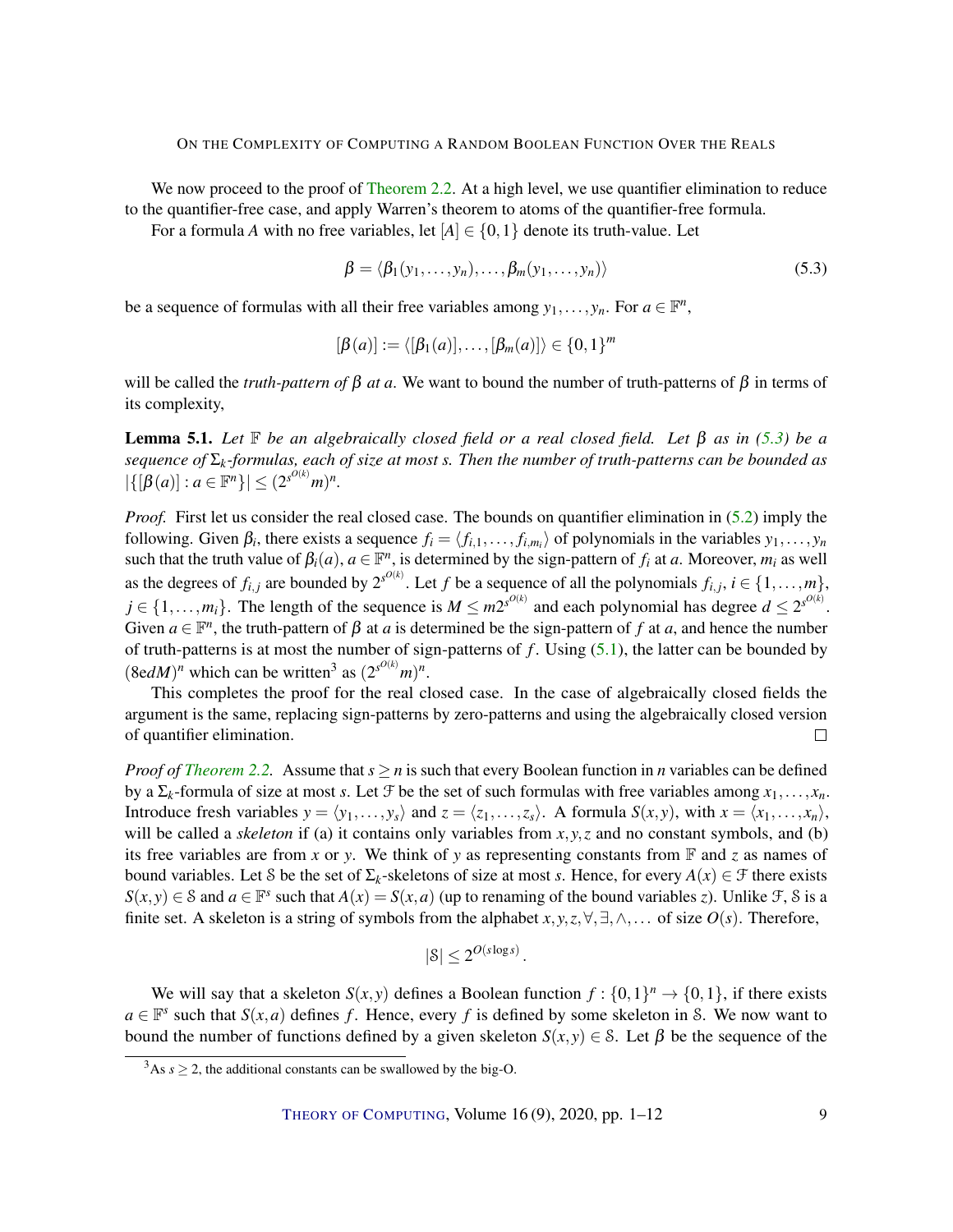<span id="page-9-3"></span>2<sup>*n*</sup> formulas  $S(\sigma, y)$ ,  $\sigma \in \{0, 1\}^n$ . Each formula in  $\beta$  has free variables in *y*. For a given  $a \in \mathbb{F}^s$ , the function defined by *S*(*x*,*a*) is uniquely determined by the truth-pattern of β at *a*: indeed, *S*(*x*,*a*) defines the function *f* such that  $f(\sigma) = [S(\sigma, a)]$  for all  $\sigma$ . Hence, the number of functions defined by  $S(x, y)$ is at most the number of truth-patterns of  $\beta$ . By the previous lemma, this can be bounded by  $(2^{s^{O(k)}}2^n)^s$ which is of the form  $2^{s^{O(k)}}$  (we assumed  $s \ge n$ ).

Altogether, skeletons in S can define at most  $2^{O(s \log s)} 2^{s^{O(k)}}$  Boolean functions. Since the total number of functions is  $2^{2^n}$ , we must have  $s \ge 2^{\Omega(n/k)}$ .  $\Box$ 

## 6 Open problems

The proof of [Theorem](#page-2-1) [2.2](#page-2-1) uses machinery from algebraic geometry and real algebraic geometry as a black box. As a consequence, it teaches us little about the nature of the problem. For example, the aforementioned result of Rothvoss [\[18\]](#page-11-4) is formally a consequence of [Theorem](#page-2-1) [2.2.](#page-2-1) But his proof provides an additional insight into the geometry of polytopes which is completely lacking in our setting.

**Problem 6.1.** Find a more direct and self-contained proof of [Theorem](#page-2-1) [2.2,](#page-2-1) at least for  $\Sigma_1$ -formulas.

This would be interesting especially over the reals. Already the case of linear separation complexity from [Section](#page-3-0) [3,](#page-3-0) where the  $\Sigma_1$ -formula contains only linear inequalities or equalities, seems to require a new insight. On the other hand, the first ingredient of the current proof of [Theorem](#page-2-1) [2.2](#page-2-1) over algebraically closed fields, counting zero-patterns of a polynomial map, has been given a simple proof in [\[17\]](#page-10-2). Hence, the question may be easier in the algebraically closed setting.

Second, the upper and lower bounds given by [Theorem](#page-2-0) [2.1](#page-2-0) and [2.2](#page-2-1) do not match exactly (they hardly can, for the constants are hidden in [Theorem](#page-2-1) [2.2\)](#page-2-1). [Theorem](#page-2-0) [2.1](#page-2-0) implies that every Boolean function can be defined by a  $\Sigma_3$ -formula of size  $O(2^{n/2})$ . But for  $\Sigma_1$ - or  $\Sigma_2$ -formulas, we are left with the trivial upper bound of  $2^{n(1-o(1))}$ . Whether we can improve the constant in the exponent is intriguing already in the case of  $\Sigma_1$ -formulas.

**Problem 6.2.** Over  $\mathbb{R}$ , can every  $f: \{0,1\}^n \to \{0,1\}$  be defined by a  $\Sigma_1$ -formula of size  $O(2^{(1-\epsilon)n})$  for some  $0 < \varepsilon < 1$ ?

Acknowledgement The author thanks Pavel Pudlák and James Lee for useful discussions, and the editors László Babai and Benjamin Rossman for considerably improving to the paper.

# References

- <span id="page-9-1"></span>[1] NOGA ALON: Tools from higher algebra. In *Handbook of Combinatorics*, volume 2, pp. 1749–1783. MIT Press, 1996. [Link at ACM DL.](https://dl.acm.org/doi/10.5555/233228.233242) [2,](#page-1-0) [7](#page-6-2)
- <span id="page-9-0"></span>[2] LÁSZLÓ BABAI, ANNA GÁL, AND AVI WIGDERSON: Superpolynomial lower bounds for monotone span programs. *Combinatorica*, 19(3):301–319, 1999. [\[doi:10.1007/s004930050058\]](http://dx.doi.org/10.1007/s004930050058) [2](#page-1-0)
- <span id="page-9-2"></span>[3] SAUGATA BASU, RICHARD POLLACK, AND MARIE-FRANÇOISE ROY: *Algorithms in Real Algebraic Geometry*. Springer, 2006. [\[doi:10.1007/3-540-33099-2\]](http://dx.doi.org/10.1007/3-540-33099-2) [8](#page-7-2)

THEORY OF C[OMPUTING](http://dx.doi.org/10.4086/toc), Volume  $16(9)$ ,  $2020$ , pp.  $1-12$  10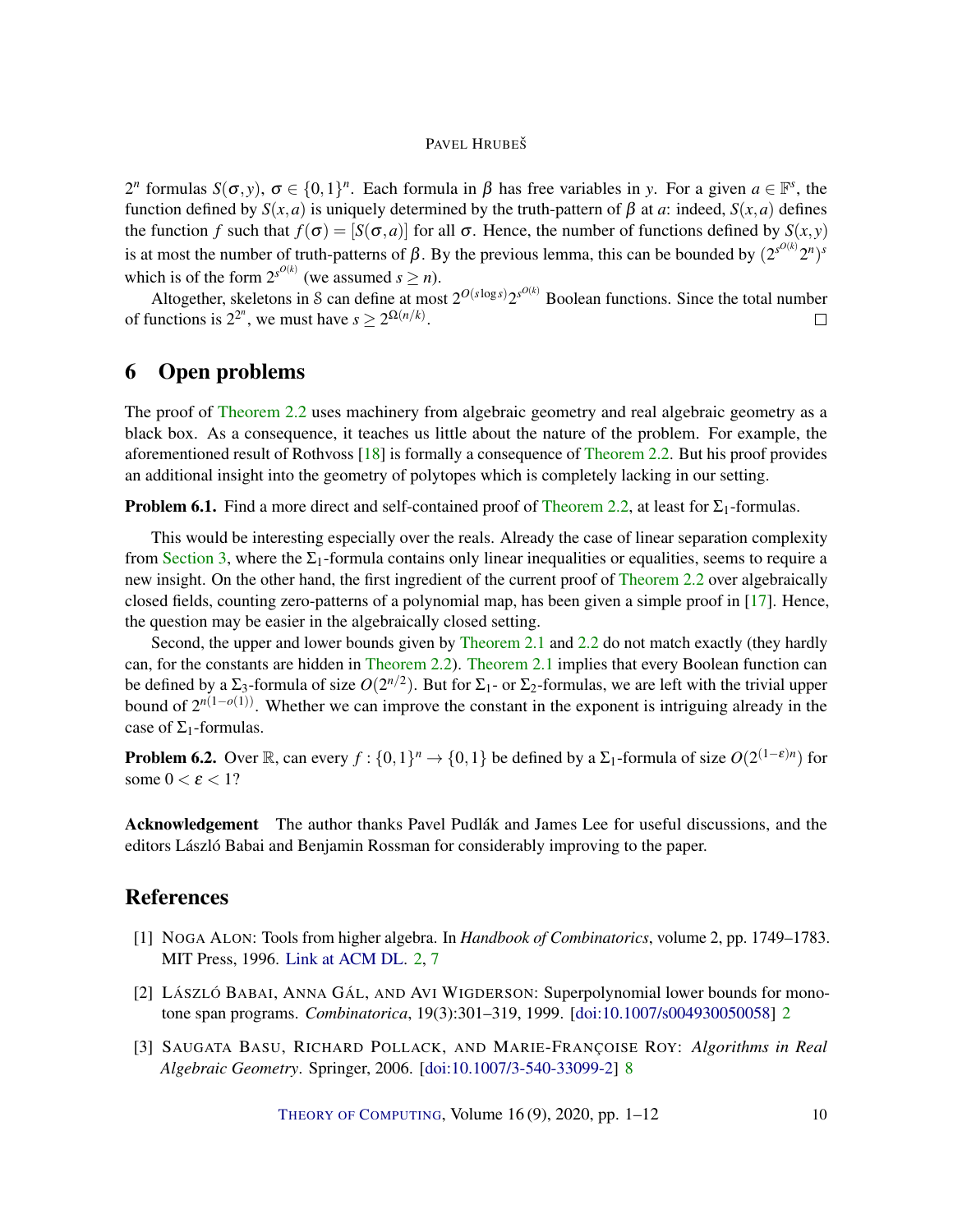- <span id="page-10-4"></span>[4] LENORE BLUM, FILIPE CUCKER, MICHAEL SHUB, AND STEVE SMALE: *Complexity and Real Computation*. Springer, 1998. [\[doi:10.1007/978-1-4612-0701-6\]](http://dx.doi.org/10.1007/978-1-4612-0701-6) [2,](#page-1-0) [4](#page-3-2)
- <span id="page-10-8"></span>[5] JOP BRIËT, DANIEL DADUSH, AND SEBASTIAN POKUTTA: On the existence of 0/1 polytopes with high semidefinite extension complexity. *Math. Program.*, 153(1):179–199, 2015. Preliminary version in [ESA'13.](https://doi.org/10.1007/978-3-642-40450-4_19) [\[doi:10.1007/s10107-014-0785-x,](http://dx.doi.org/10.1007/s10107-014-0785-x) [arXiv:1305.3268\]](http://arxiv.org/abs/1305.3268) [5](#page-4-2)
- <span id="page-10-12"></span>[6] ALEXANDER L. CHISTOV AND DIMA GRIGORIEV: Complexity of quantifier elimination in the theory of algebraically closed fields. In *Proc. 11th Internat. Symp. Math. Found. Comput. Sci. (MFCS'84)*, pp. 17–31. Springer, 1984. [\[doi:10.1007/BFb0030287\]](http://dx.doi.org/10.1007/BFb0030287) [8](#page-7-2)
- <span id="page-10-10"></span>[7] JAMES H. DAVENPORT AND JOOS HEINTZ: Real quantifier elimination is doubly exponential. *J. Symbolic Comput.*, 5(1–2):29–35, 1988. [\[doi:10.1016/S0747-7171\(88\)80004-X\]](http://dx.doi.org/10.1016/S0747-7171(88)80004-X) [5,](#page-4-2) [8](#page-7-2)
- <span id="page-10-7"></span>[8] SAMUEL FIORINI, SERGE MASSAR, SEBASTIAN POKUTTA, HANS RAJ TIWARY, AND RONALD DE WOLF: Exponential lower bounds for polytopes in combinatorial optimization. *J. ACM*, 62(2/17):95–106, 2015. Preliminary version in [STOC'12.](http://doi.org/10.1145/2213977.2213988) [\[doi:10.1145/2716307\]](http://dx.doi.org/10.1145/2716307) [5](#page-4-2)
- <span id="page-10-11"></span>[9] DIMA GRIGORIEV: Complexity of deciding Tarski algebra. *J. Symbolic Comput.*, 5(1–2):65–108, 1988. [\[doi:10.1016/S0747-7171\(88\)80006-3\]](http://dx.doi.org/10.1016/S0747-7171(88)80006-3) [8](#page-7-2)
- <span id="page-10-9"></span>[10] JOOS HEINTZ: Definability and fast quantifier elimination in algebraically closed fields. *Theoret. Comput. Sci.*, 24(3):239–277, 1983. [\[doi:10.1016/0304-3975\(83\)90002-6\]](http://dx.doi.org/10.1016/0304-3975(83)90002-6) [5,](#page-4-2) [8](#page-7-2)
- <span id="page-10-0"></span>[11] PAVEL HRUBEŠ AND AMIR YEHUDAYOFF: Arithmetic complexity in ring extensions. *Theory of Computing*, 7(8):119–129, 2011. [\[doi:10.4086/toc.2011.v007a008\]](http://dx.doi.org/10.4086/toc.2011.v007a008) [2](#page-1-0)
- <span id="page-10-13"></span>[12] DOUGLAS JOHN IERARDI: *The Complexity of Quantifier Elimination in the Theory of an Algebraically Closed Field*. Ph. D. thesis, Cornell University, 1989. Conference version in [STOC'89.](http://doi.org/10.1145/73007.73020) [8](#page-7-2)
- <span id="page-10-1"></span>[13] MAURICIO KARCHMER AND AVI WIGDERSON: On span programs. In *Proc. of 8th IEEE Structure in Complexity Theory Conf. (SCT'93)*, pp. 102–111. IEEE Comp. Soc. Press, 1993. [\[doi:10.1109/SCT.1993.336536\]](http://dx.doi.org/10.1109/SCT.1993.336536) [2](#page-1-0)
- <span id="page-10-5"></span>[14] PASCAL KOIRAN: Circuits versus trees in algebraic complexity. In *Proc. 17th Symp. Theoretical Aspects of Comp. Sci. (STACS'00)*, pp. 35–52. Springer, 2000. [\[doi:10.1007/3-540-46541-3\\_3\]](http://dx.doi.org/10.1007/3-540-46541-3_3) [2](#page-1-0)
- <span id="page-10-3"></span>[15] PAVEL PUDLÁK AND MATEUS DE OLIVEIRA OLIVEIRA: Representations of monotone Boolean functions by linear programs. *ACM Trans. Comput. Theory*, 11(4):22:1–22:31, 2019. Preliminary version in [CCC'17.](https://doi.org/10.4230/LIPIcs.CCC.2017.3) [\[doi:10.1145/3337787,](http://dx.doi.org/10.1145/3337787) [ECCC:TR17-106\]](https://eccc.weizmann.ac.il/report/2017/106) [2,](#page-1-0) [5](#page-4-2)
- <span id="page-10-6"></span>[16] JULIA ROBINSON: Definability and decision problems in arithmetic. *J. Symbolic Logic*, 14(2):98– 114, 1949. [\[doi:10.2307/2266510\]](http://dx.doi.org/10.2307/2266510) [3](#page-2-2)
- <span id="page-10-2"></span>[17] LAJOS RÓNYAI, LÁSZLÓ BABAI, AND MURALI K. GANAPATHY: On the number of zero-patterns of a sequence of polynomials. *J. Amer. Math. Soc.*, 14(3):717–735, 2001. [\[doi:10.1090/S0894-0347-](http://dx.doi.org/10.1090/S0894-0347-01-00367-8) [01-00367-8\]](http://dx.doi.org/10.1090/S0894-0347-01-00367-8) [2,](#page-1-0) [8,](#page-7-2) [10](#page-9-3)